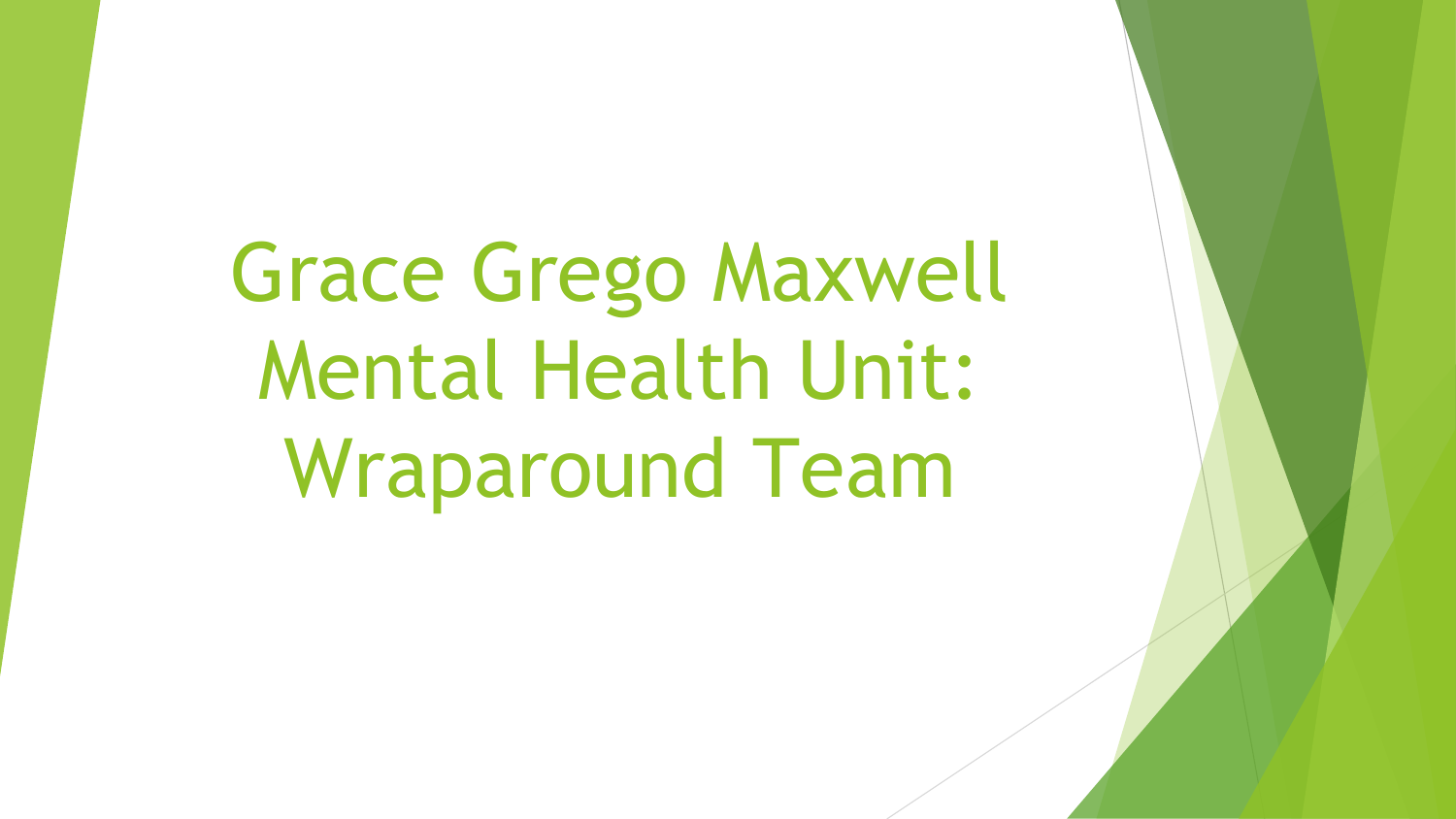►More than 2,000 children came to the Dell Children's emergency room for psychiatric reasons in 2021.

► 40% of these children were admitted to an inpatient psychiatric hospital while the other 60% were discharged home with plan for outpatient follow-up care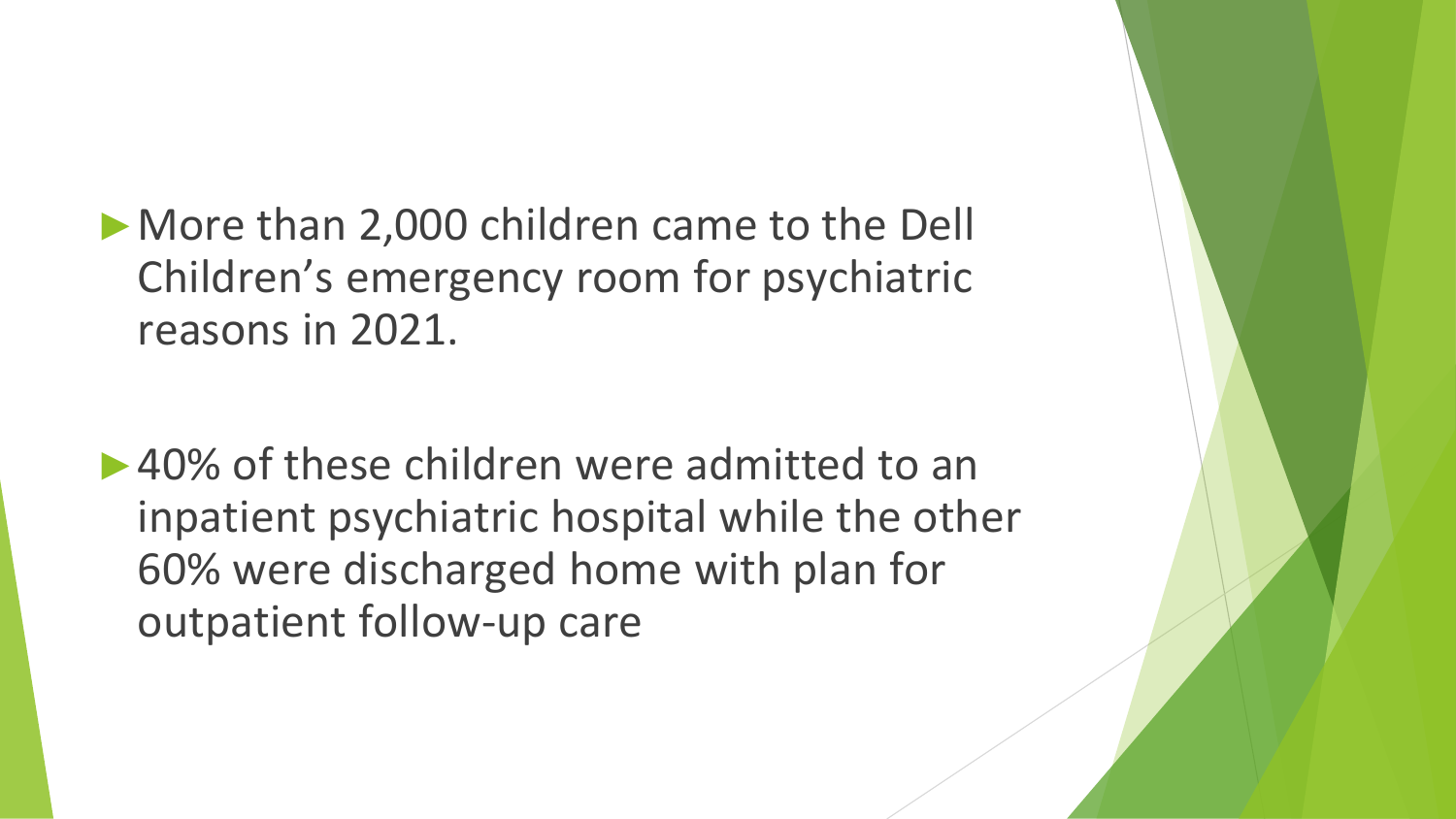## Admission Criteria

- ► Youth ages 10-17 years old
- ► Multiple Hospitalizations (more than 2)
- ► Currently Hospitalized at Dell Children's
- ► Central Texas catchment area
- $\blacktriangleright$  Have difficulty functioning in multiple areas of their life
- ► No insurance requirement
- ▶ Active family involvement
- ▶ Cannot be currently placed in Residential program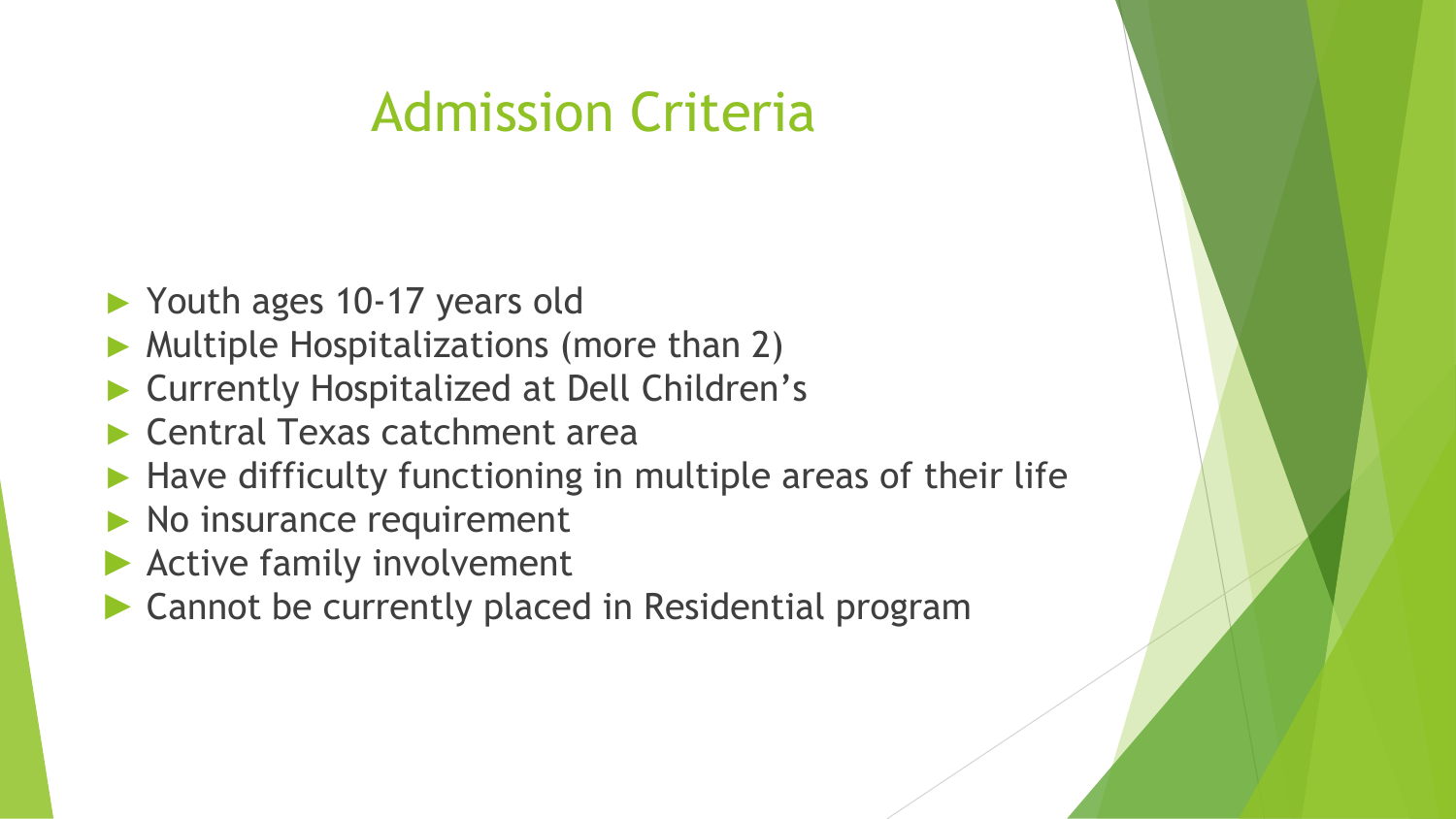## Wraparound Processes

- Wraparound will start during psychiatric hospitalization
- CANS assessment completed for all youth in the program
- Following inpatient discharge, wraparound facilitator will meet with family initially weekly with plan to decrease frequency of meetings and transition family out of care within 1 year
- ► Provide intensive case management support as well as family interventions as needed to support family
- ► Work collaboratively with schools, outpatient providers and non-formal supports to create strong team for youth and family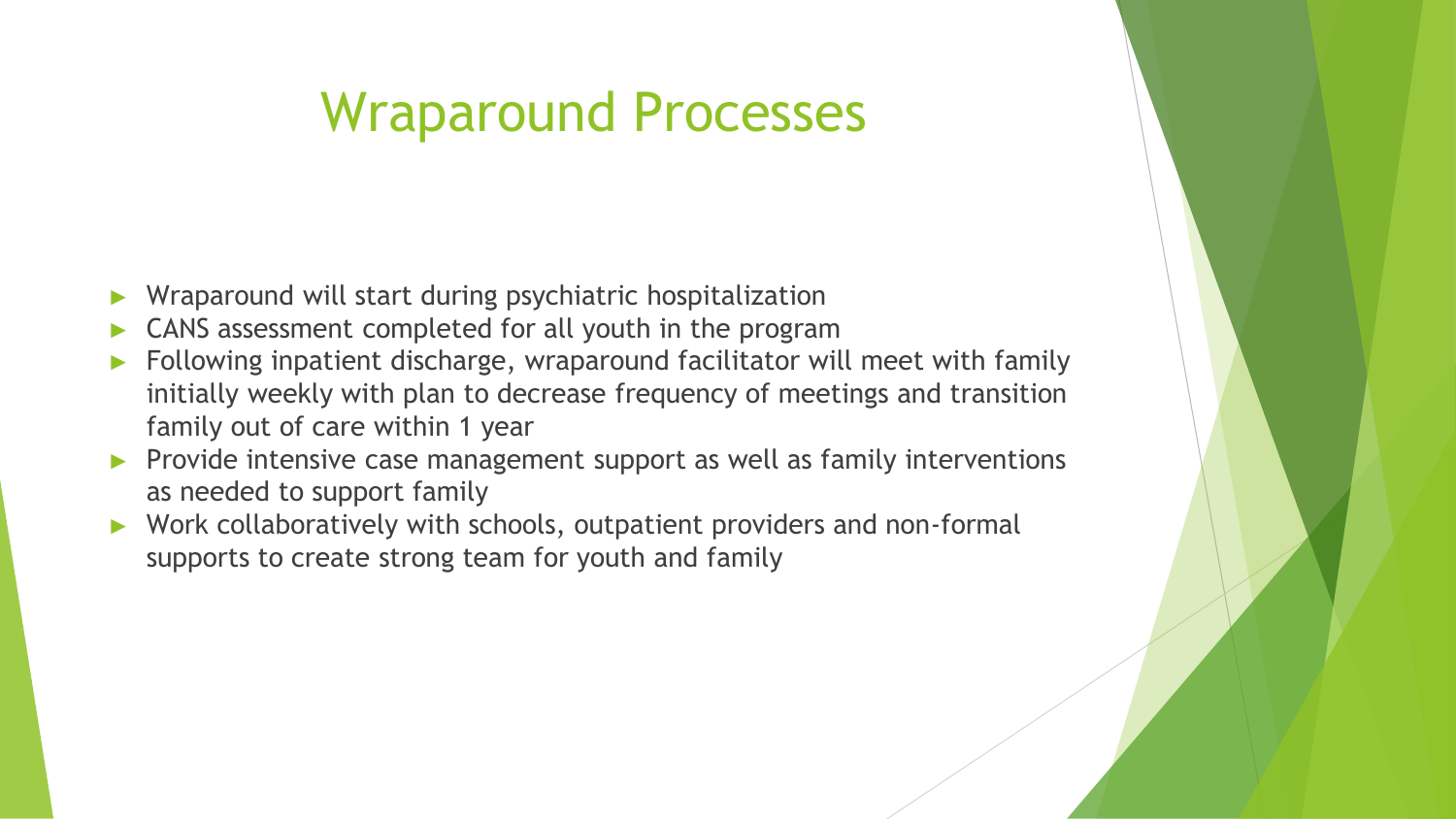## **Children who participate in wraparound services are:**

- ► Less likely to require inpatient hospitalization or visit ER for psychiatric reasons
- ► More likely to finish high school and have improved school attendance
- ► Less likely to be arrested or have involvement with juvenile probation